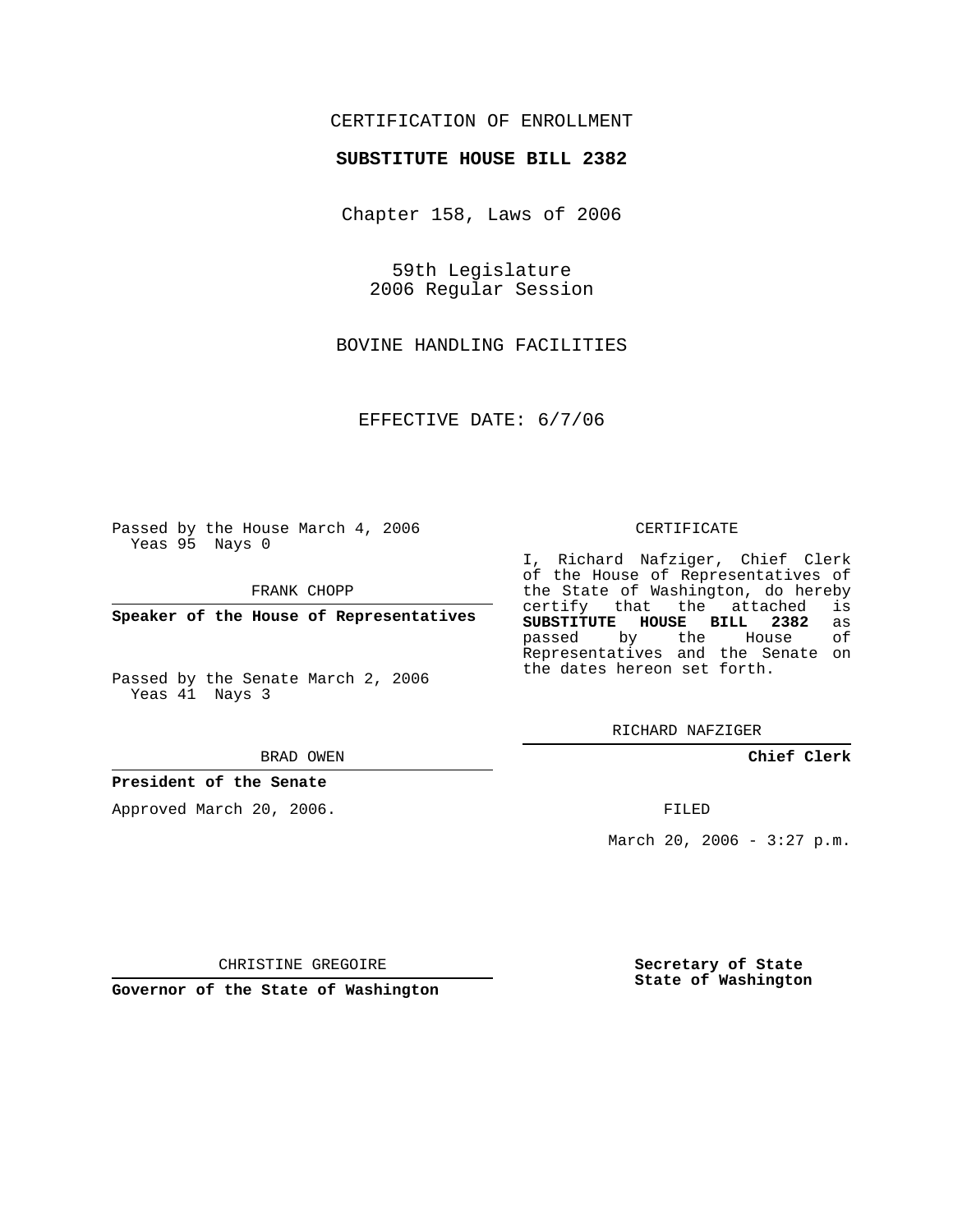# **SUBSTITUTE HOUSE BILL 2382** \_\_\_\_\_\_\_\_\_\_\_\_\_\_\_\_\_\_\_\_\_\_\_\_\_\_\_\_\_\_\_\_\_\_\_\_\_\_\_\_\_\_\_\_\_

\_\_\_\_\_\_\_\_\_\_\_\_\_\_\_\_\_\_\_\_\_\_\_\_\_\_\_\_\_\_\_\_\_\_\_\_\_\_\_\_\_\_\_\_\_

AS AMENDED BY THE SENATE

Passed Legislature - 2006 Regular Session

**State of Washington 59th Legislature 2006 Regular Session By** House Committee on Judiciary (originally sponsored by Representatives Kretz, Haler and Holmquist)

READ FIRST TIME 01/26/06.

 AN ACT Relating to bovine handling facilities; and adding a new section to chapter 4.24 RCW.

BE IT ENACTED BY THE LEGISLATURE OF THE STATE OF WASHINGTON:

 NEW SECTION. **Sec. 1.** A new section is added to chapter 4.24 RCW to read as follows:

 (1) Except as provided in subsection (2) of this section, an owner, operator, or manager of a bovine handling facility, and the owner of bovine handled at or processed through a bovine handling facility, are not liable for an injury to or the death of a person who knowingly and voluntarily participates in bovine handling activities at a bovine handling facility or knowingly and voluntarily enters onto the premises of a bovine handling facility as a spectator of bovine handling activities.

 (2) Nothing in subsection (1) of this section prevents or limits the liability of an owner, operator, or manager of a bovine handling facility, or an owner of bovine handled at or processed through a bovine handling facility, if the owner, operator, or manager of the bovine handling facility, or the bovine owner: